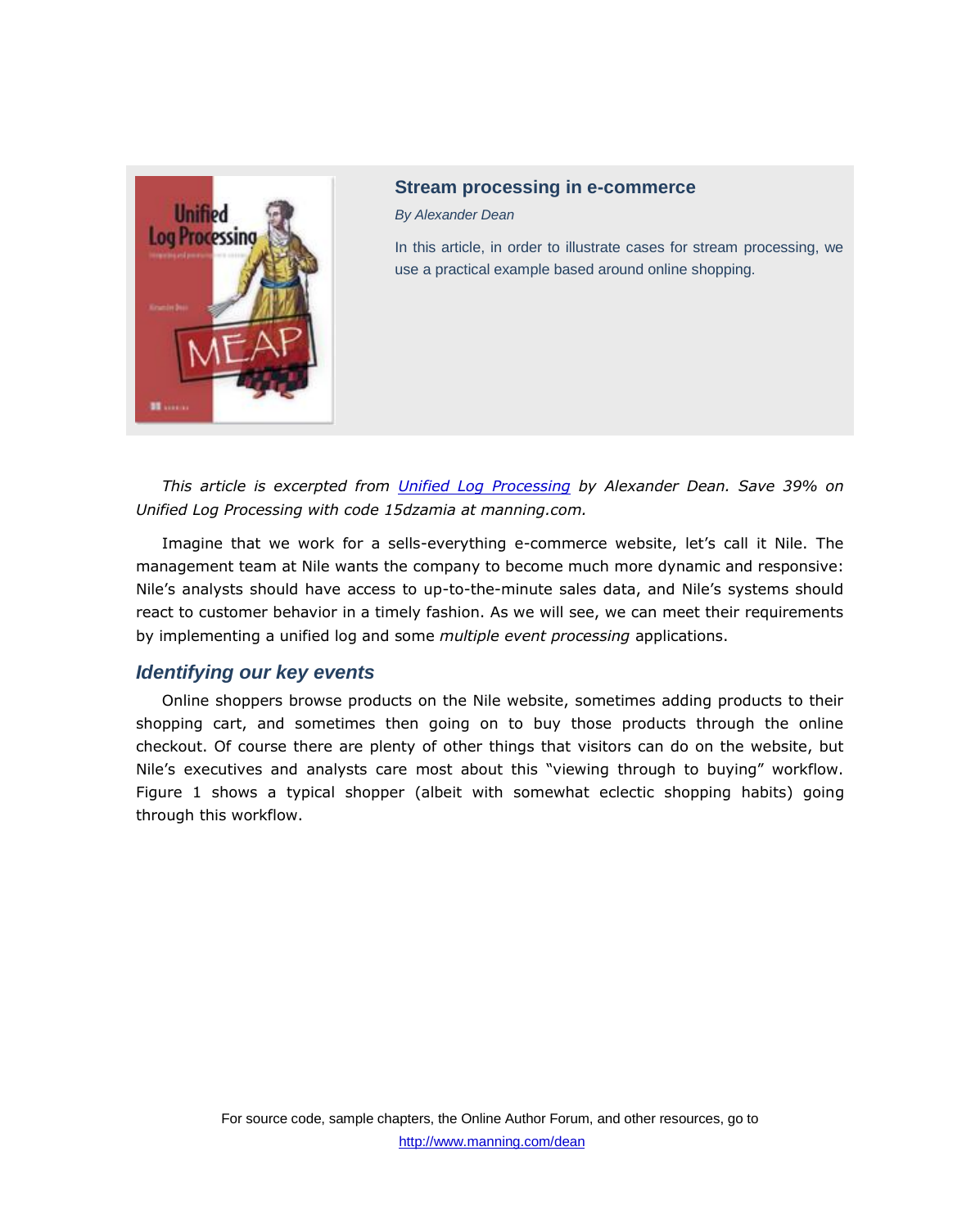NILE.COM



Figure 1. A shopper views four different products on the Nile website, before adding two of those products to her shopping cart. Finally she checks out and pays for those items.

Drawing on our standard definition of an event as *Subject verb object*, we can identify three discrete events in this "viewing through to buying" workflow:

- *Shopper views product*  which occurs every time the shopper views a product, whether on a product's dedicated "detail" page, or on a general "catalog" page which happens to include the product
- *Shopper adds item to cart*  whenever the shopper adds one of those products to his or her shopping basket. A product is added to the basket with a quantity of one or more attached
- *Shopper places order*  where the shopper checks out, paying for the items in his or her shopping basket

To avoid complicating our lives later in this chapter we have kept this workflow deliberately simple, steering clear of more complex interactions, such as the shopper adjusting the quantity of an item in his shopping basket, or removing an item from his basket at checkout. But no matter: the above three events represent the essence of the shopping experience at Nile.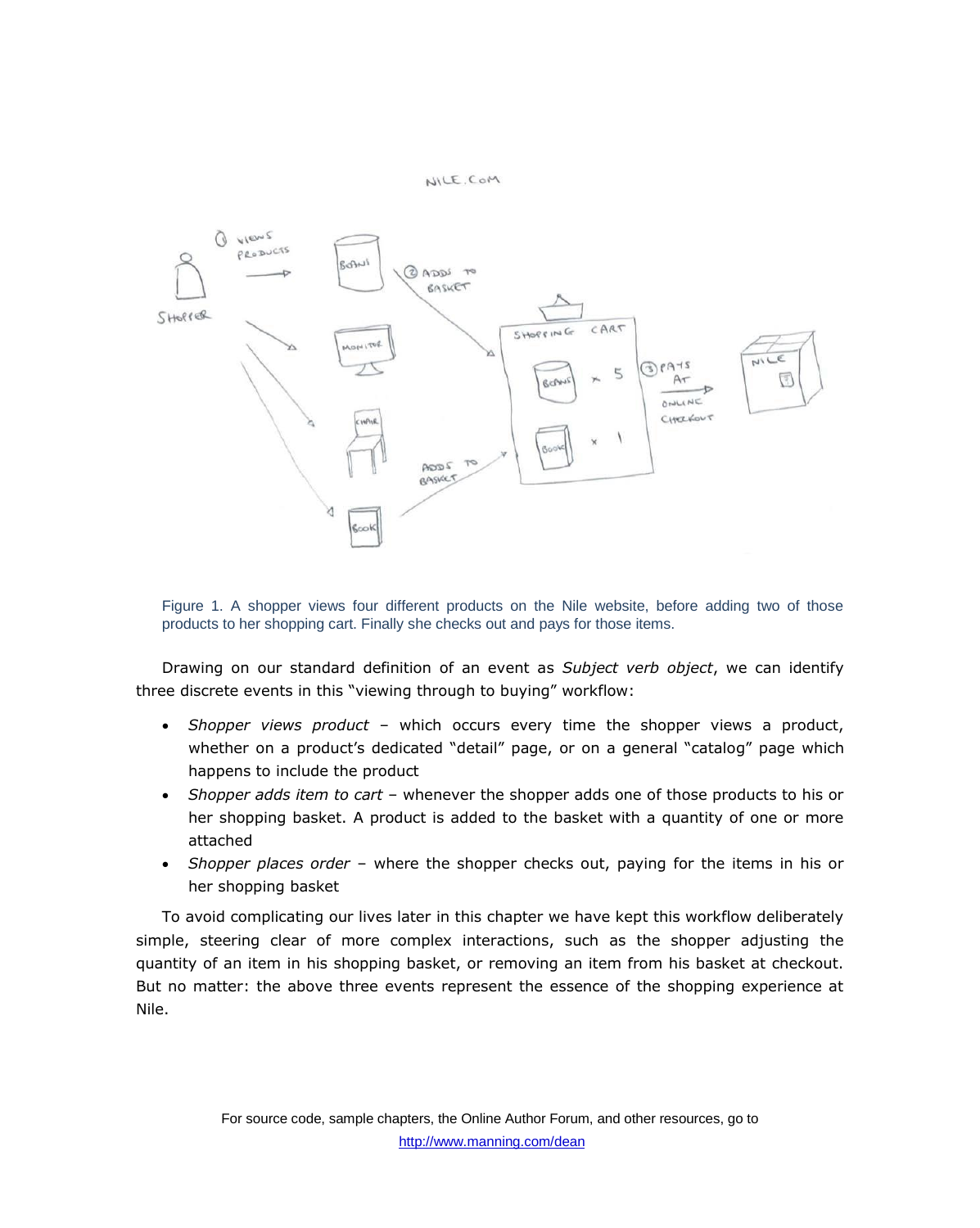### *What management wants*

As part of their goal of creating a more dynamic and responsive business, the management team at Nile has identified three key business requirements centered on the "viewing through to buying" workflow.

#### **HOURLY SALES FIGURES**

Nile's analysts want to know the total value of orders placed on the website, aggregated to an hourly level. All Nile's sales are in dollars, and all of Nile's business s reporting is done using UTC (Coordinated Universal Time), which makes things simpler. For the current hour, the Nile team is happy to see a rolling figure for the sales so far in that hour. Putting all this together, the data should look something like Figure 2.

| HOUR     |                     | SALES       |         |
|----------|---------------------|-------------|---------|
| $+ - -$  |                     | 0.0000      |         |
| 22:00:00 | $S - SEP - 2014$    | \$1, 200.23 |         |
| 23.00:00 | $S-Ser-2014$        | \$1,457.73  |         |
| 00:00:00 | $6 - 56P - 2014$    | \$\$968.68  |         |
|          | $6 - 569 - 2014$    | 41,113.58   | OUR     |
| 01:00:00 | 02:00:00 6-528-2014 | 5251.12     | CURRENT |
|          |                     |             | Hour    |

Figure 2. The Nile management team wants a report showing sales figures as in this figure. This report was probably captured at around 2:15 in the morning of September 6 2014, based on the sales reported so far for that hour.

Hourly sales figures would be calculated simply by summing the values of all *Shopper placed order* events which occurred within the given hour.

# **LIFETIME PRODUCT LOOK-TO-BOOK RATIOS**

Look-to-book is hotel industry terminology for comparing how many people *look* at a hotel room to how many people actually *book* a hotel room. At Nile, the team is interested in comparing the total number of views that a product receives online to how many units of that product actually get sold. This ratio is helpful to understand which products are converting better online and is thus easy for the team to act on:

 *Strong look-to-book ratio* – if a product is shifting a lot of units for comparatively few product views, then it is converting well and Nile's marketing team should consider

For source code, sample chapters, the Online Author Forum, and other resources, go to http://www.manning.com/dean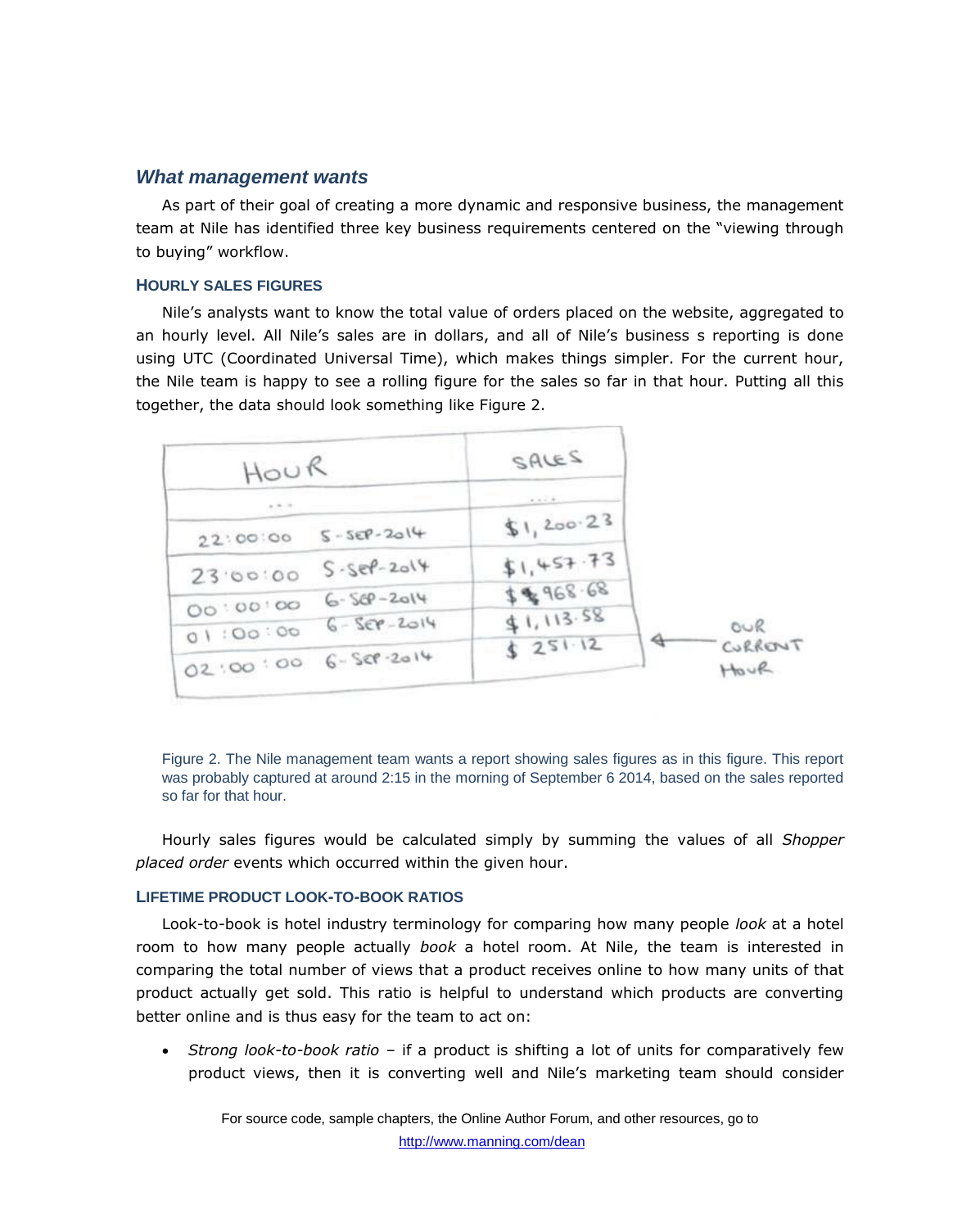driving more traffic to this product page

 *Weak look-to-book ratio* – if a product is failing to turn lots of product views into sales, then Nile's merchandising team should look to improve the product's pricing, description, photos and so on

Nile is only interested in each product's look-to-book ratio across that product's entire lifetime, which should keep things simple for us. If we store each product's lifetime views and lifetime units sold, then we can easily calculate the ratio whenever we want, by dividing one number by the other. Figure 3 shows some example rows for the product look-to-book report.

|                                                                                                                                                     | LIFETIME |                                                                                  |  |
|-----------------------------------------------------------------------------------------------------------------------------------------------------|----------|----------------------------------------------------------------------------------|--|
| PRODUCT                                                                                                                                             | VIEWS    | SocD<br>UNITS                                                                    |  |
| $0.16 - 0.1$                                                                                                                                        | $-0.0$   | $\mathcal{C}(\mathcal{C}) = \mathcal{C}(\mathcal{C}) = \mathcal{C}(\mathcal{C})$ |  |
| TIN OF BEANS                                                                                                                                        | 4,000    | 313                                                                              |  |
| MONITOR                                                                                                                                             | 907      | 103                                                                              |  |
| CHAIR                                                                                                                                               | 8,372    | 1,308                                                                            |  |
| Book                                                                                                                                                | 1,473    | 217                                                                              |  |
| $\frac{1}{2} \left( \begin{array}{cc} 1 & 0 \\ 0 & 1 \end{array} \right) = \frac{1}{2} \left( \begin{array}{cc} 1 & 0 \\ 0 & 1 \end{array} \right)$ | $-1.7$   | 25.000                                                                           |  |

Figure 3 showing the lifetime views and units sold for the four products introduced in Figure 1. By storing lifetime views and units sold on a per product basis, we can quickly calculate any product's lifetime looktobook ratio when needed.

# **ABANDONED SHOPPING CART DETECTION**

Now we come to Nile's third and most challenging requirement: identifying and responding to abandoned shopping carts. A shopping cart is defined as abandoned when a shopper adds products to their shopping cart but doesn't continue through to checkout. For online retailers, it is worthwhile contacting shoppers who have abandoned their carts and asking if they would like to complete their orders. Timing is everything here: it's important to identify and react to abandoned shopping carts quickly, but not so quickly that a shopper feels pestered or rushed;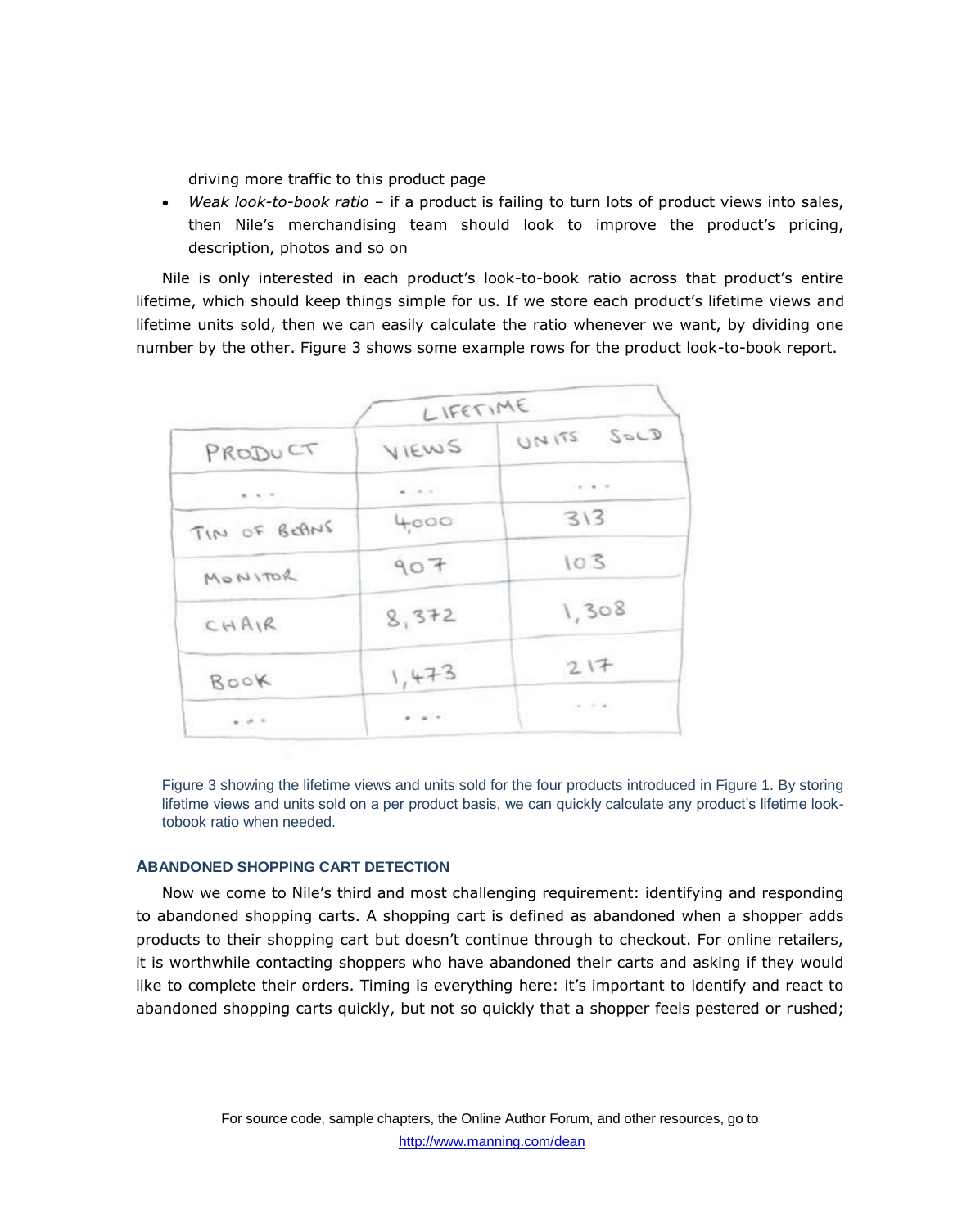UK handbag company Radley released a study which showed that 30 minutes after abandonment is the optimal time to get in touch. $<sup>1</sup>$ </sup>

Typically an online retailer will respond to an abandoned shopping cart by emailing the shopper, or by showing the shopper "re-targeting" ads on other websites, but we don't need to worry about the exact response mechanism. The important thing is to define a new event, *Shopper abandons cart*, and generate one of these new events whenever we detect an abandoned cart.

How do we detect an abandoned shopping cart? For the purposes of this article, let's use a simple algorithm:

Our shopper adds a product to cart

 $\overline{\phantom{a}}$ 

- Derive a Shopper abandons cart event if 30 minutes passes without either:  $\circ$  Our shopper adding any further products to cart, or:  $\circ$  Our shopper placing an order
- If our shopper adds a further product to cart during the 30 minutes, restart the timer
- If our shopper places an order during the 30 minutes, clear the timer



Figure 4. On the left-hand side, Shopper A has added two products to her shopping cart, and then 45 minutes have passed without any further activity, so we can derive a *Shopper abandons cart* event. On the right-hand side, Shopper B has added a product to his shopping cart and checked out within 20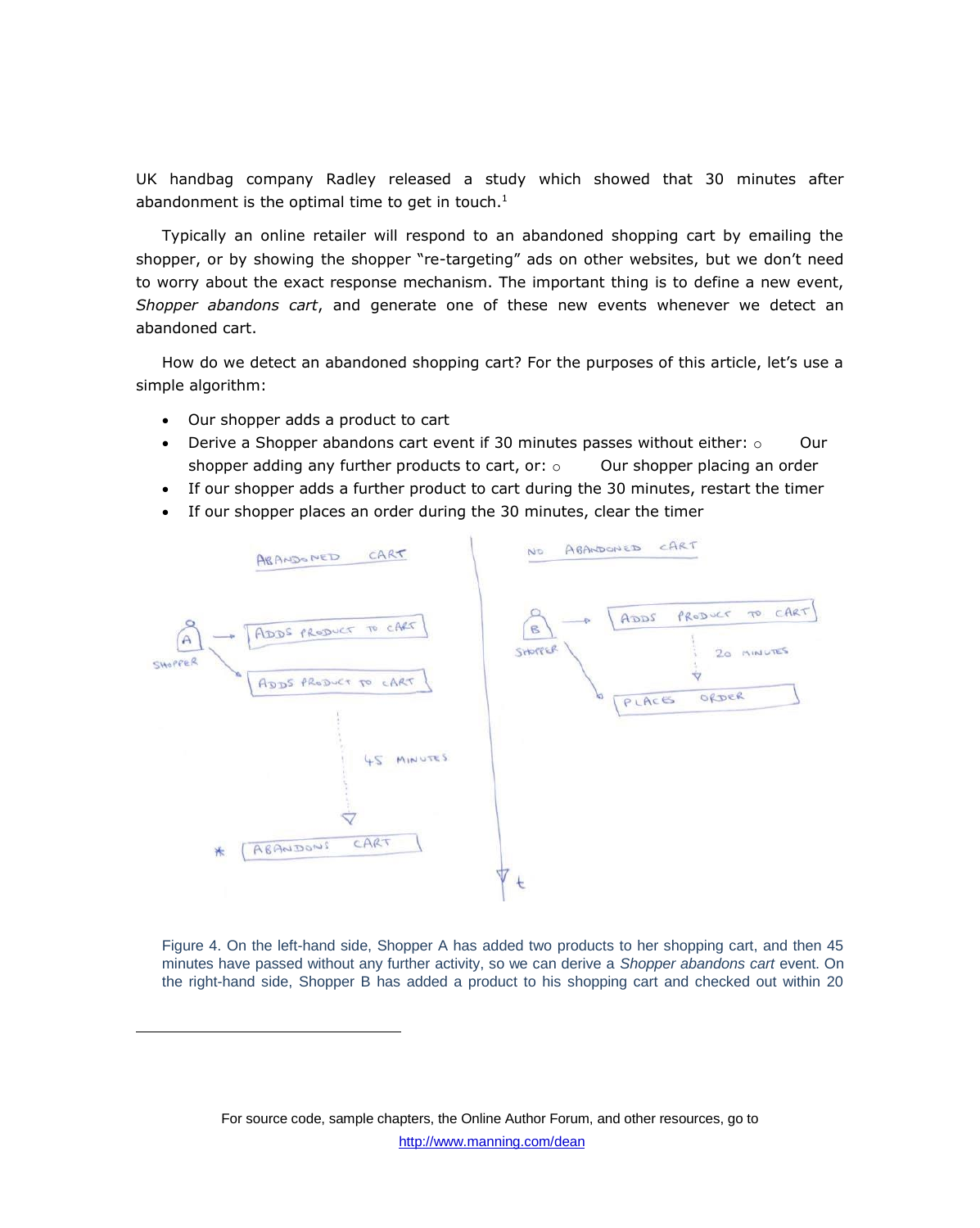minutes, not abandoning his cart.

Two examples of applying this algorithm are set out in Figure 4. This algorithm is not a particularly sophisticated approach, but it should help Nile get started tackling their abandoned shopping carts problem and it can always be refined further later.

So this completes the set of three business requirements that Nile has around the shopper's "viewing through to buying" workflow. In the next section, we will map these requirements back to our unified log toolkit, and introduce a new tool: stateful stream processing.

# *Unified log, e-commerce style*

 $\overline{\phantom{a}}$ 

We are in luck: Nile wants to introduce Apache Kafka as a unified log across the business, and use the "viewing through to buying" requirements set out above as a first test case for the new architecture. It's up to us to map these requirements onto our unified log.

We can define an initial event stream to record the events generated by shoppers. Let's call this stream nile-rawevents, and in Figure 5 you can see our three different types of event feeding into the stream. To make this a little more realistic, I've made a distinction based on how the events are captured:

- *Browser-generated events*  the *Shopper views product* and *Shopper adds item to basket* events occur in the user's browser. Typically there would be some JavaScript code<sup>2</sup> to send the event to an HTTP-based event collector, which would in turn be tasked with writing the event to the unified log
- *Server-side events*  a valid *Shopper places order* event is only confirmed server-side, once the payment processing has completed. It is the responsibility of the web server to write this event to Kafka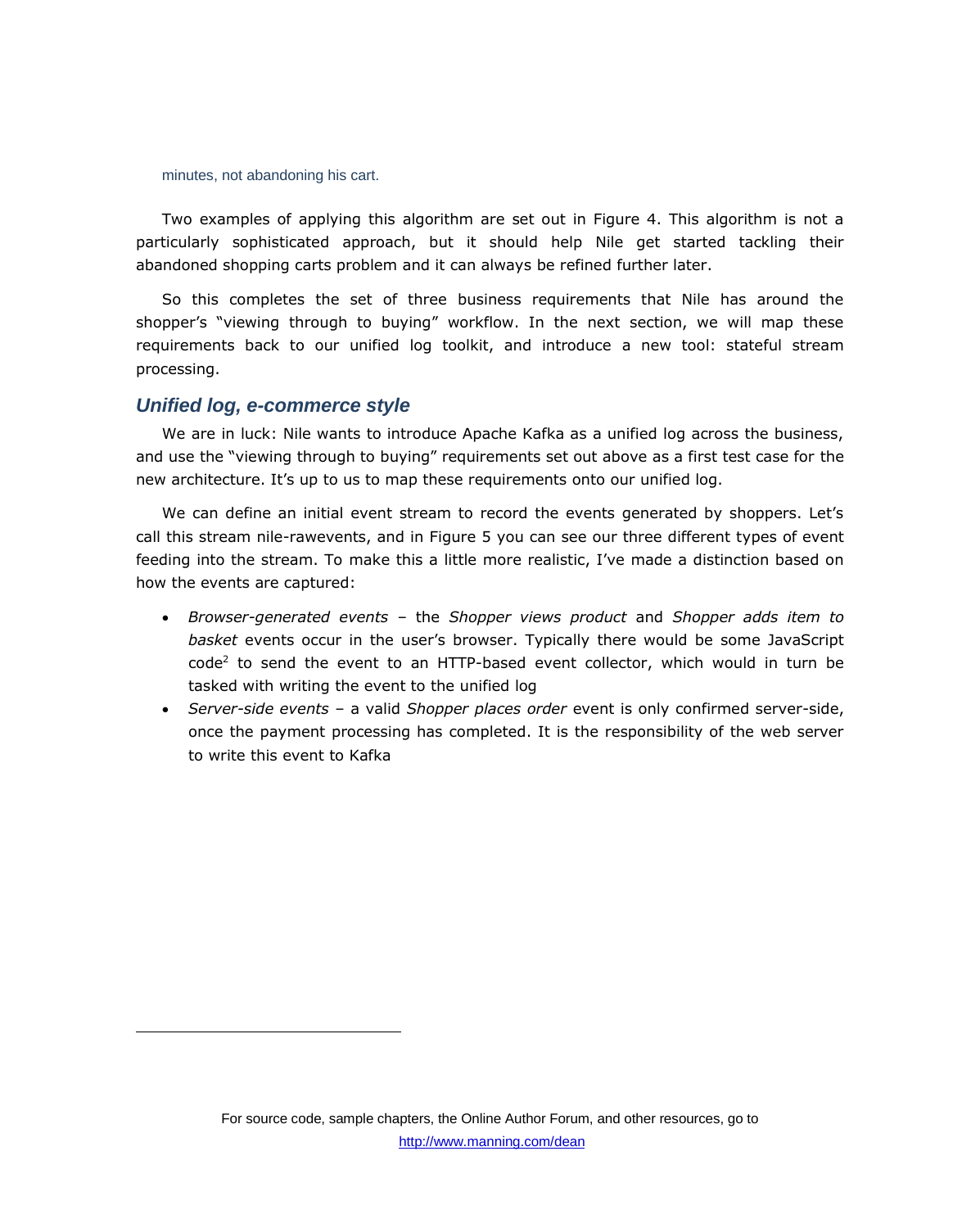

Figure 5. Our three types of event are flowing through into the nile-rawevents topic in Kafka. Order events are written to Kafka direct from the website's back-end; the in-browser events of viewing products and adding products to cart are written to Kafka via an HTTP collector in Nile's server farm.

Once we have our three different types of event flowing through into the nile-rawevents topic in Kafka, we can start to think about how to deliver Nile's three "viewing through to buying" requirements. We need to do some kind of event stream processing. Without getting sucked into the implementation details, we can say that we need three discrete processes or algorithms:

*An hourly sales calculator* – which reads *Shopper places order* events from the nilerawevents stream and maintains a sum of total revenues for each hour

*A product look-to-book tracker* – which reads *Shopper views product* from the nilerawevents stream and maintains a count of total views for each product. It also reads *Shopper places order* events from the stream and maintains a count of total units sold for each product

*An abandoned cart detector* – which reads all three types of event, and applies the algorithm set out earlier to identify shoppers who have abandoned their shopping cart. When